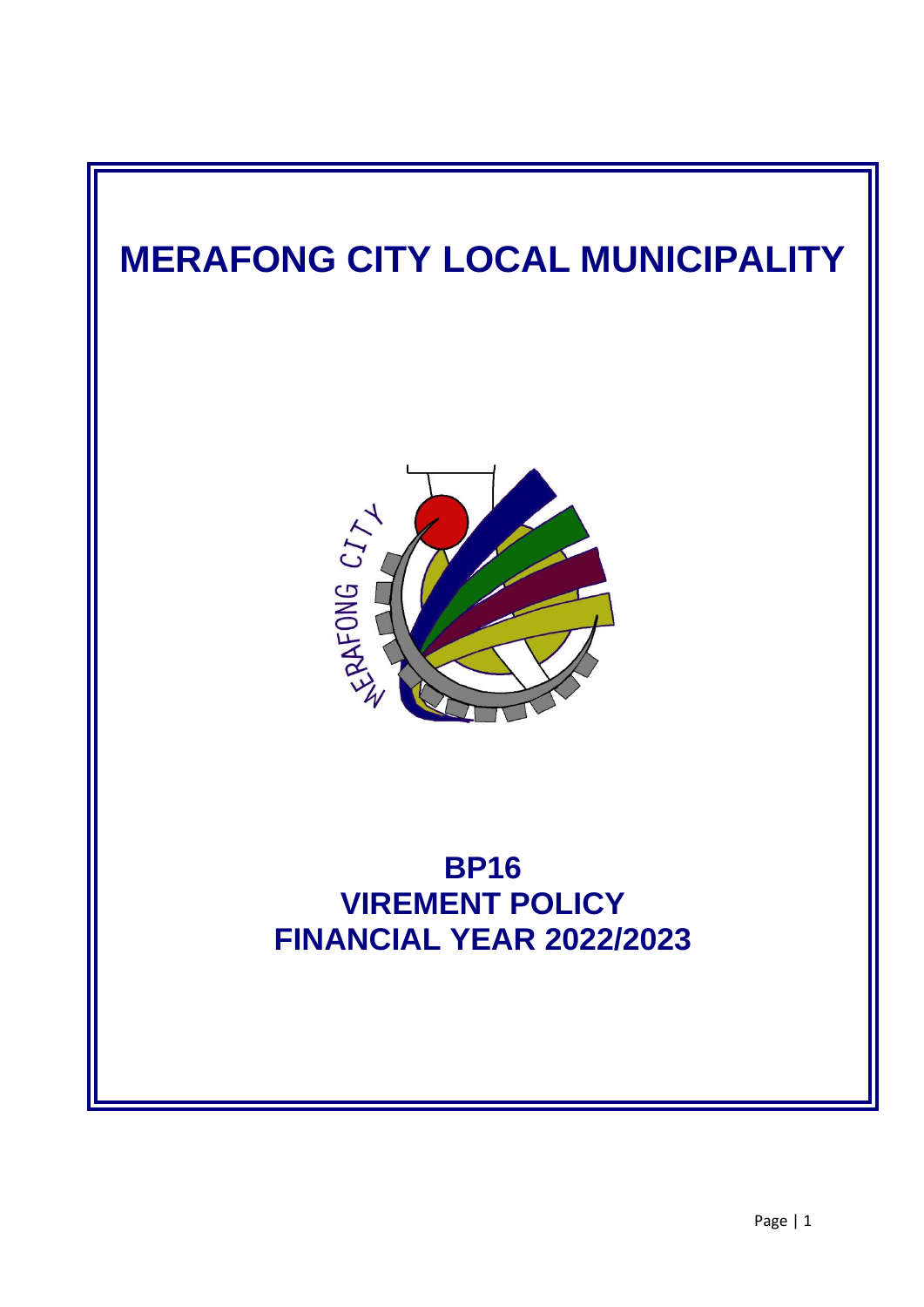# **BP16 VIREMENT POLICY**

| <b>Policy: Virement Policy</b> | Effective Date: 01 July 2022 |
|--------------------------------|------------------------------|
| Approved:                      | Review Date: 31 March 2022   |

#### **Background and Purpose**

1.1 Each year, the Municipality produces an annual budget which must be approved by Council. In practice, as the year progresses, circumstances may change so that certain estimates are under-budgeted and others over-budgeted due to unforeseen expenditure (for example, due to the occurrence of disasters or savings). As a result, it becomes necessary to transfer funds between votes and line items. It is not practical to refer all transfers between line items within a specific vote to the Council, and as the **Local Government: Municipal Finance Management Act ("MFMA")** is largely silent as to such transfers, it is necessary to

establish a policy which governs the administrative transfer between line items.

1.2 The purpose of this policy is therefore to provide a framework whereby transfers between line items within votes of the operating budget may be performed with the approval of certain officials.

#### **2. Definitions**

1. Virement is the process of transferring funds from one-line item of a budget to another. The term is derived from a French word meaning a commercial.

2. Vote: For ease of reference, the definition of "vote" as contained in Section 1 of the MFMA is set out hereunder:

*'vote' means –*

*(a) "one of the main segments into which a budget of a municipality is divided for the appropriation of money for the different departments or functional areas of the municipality; and* 

*(b) which specifies the total amount that is appropriated for the purposes of the department or functional area concerned."*

#### **3. Policy options identification, analysis and assessment**

3.1 This policy applies only to transfers between line items within votes of the Municipality's operating budget.

3.2 Section 28(2) (d) of the MFMA provides that *"An adjustments budget - may authorise the utilisation of projected savings in one vote towards spending in another vote."*  **Transfers between votes may therefore be authorised only by the Council of the Municipality.**

3.3 This policy shall not apply to transfers between or from capital projects or items and no such transfers may be performed under this policy.

3.4 Any deviation from or adjustment to an annual budget or transfer within a budget which is not specifically permitted under this policy or any other policy may not be performed unless approved by the council through an adjustments budget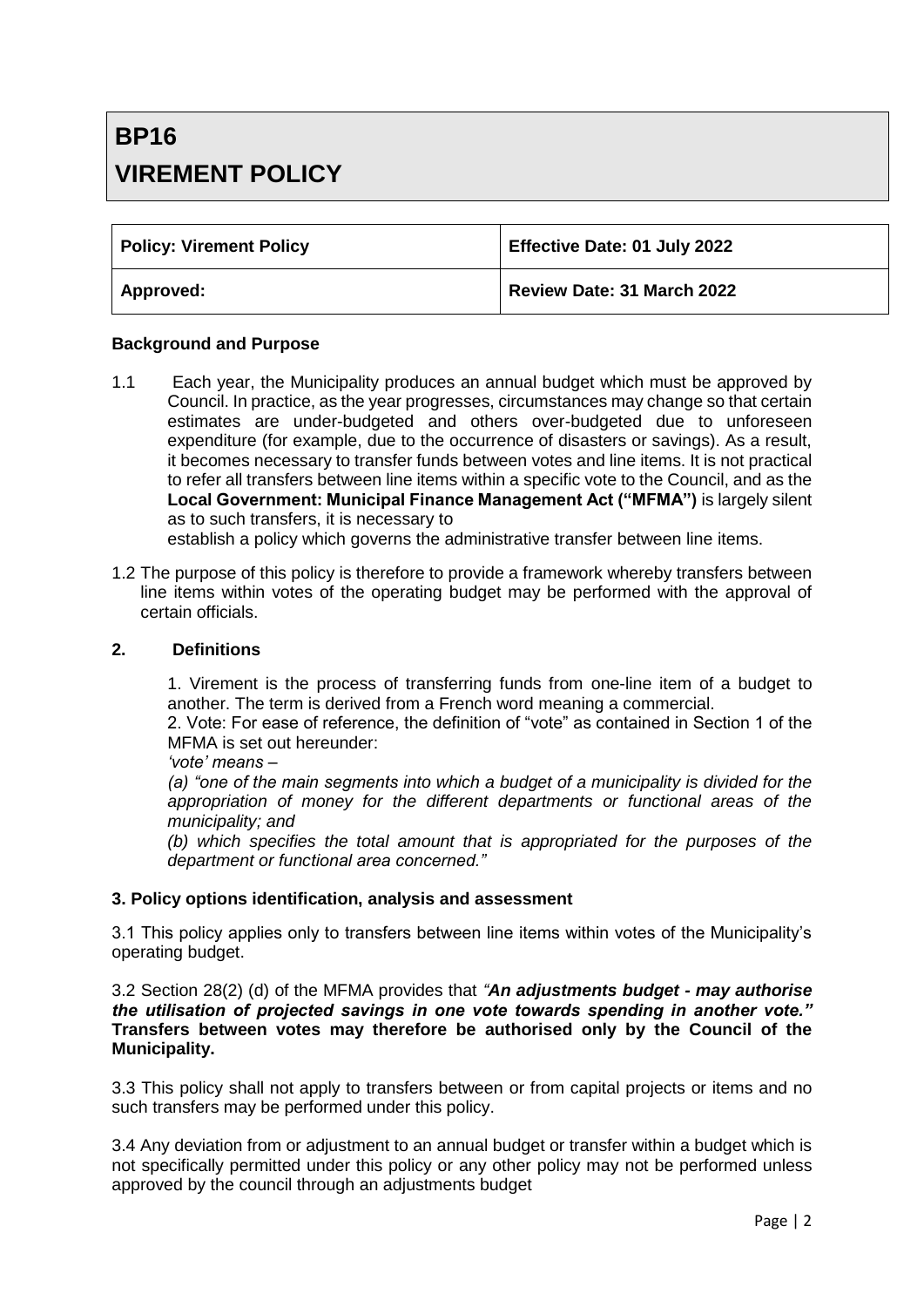# **4. Authorisation of Virement**

A transfer of funds from one-line item to another under this policy may, subject to the provisions of this policy, be authorised as follows:

4.1 If the amount does not exceed R 5,000.00, the transfer may be authorised by the Budget Specialist or the Senior Accountant: Treasury of the Municipality after consultation with the Manager: Budget & Treasury;

4.2 If the amount exceeds R 10,000.00 but does not exceed R 30,000.00, the transfer may be authorised by the Manager: Budget & Treasury after consultation with the Chief Financial Officer;

4.3 If the amount exceeds R 30,000.00 but does not exceed R 60,000.00, the transfer may be authorised by the Chief Financial Officer of the Municipality on the recommendation of the Municipal Manager.

4.4 Notwithstanding the provisions above, a transfer of funds between cost centres within a particular vote may not be authorised by the Chief Financial Officer but may only be authorised by **Municipal Manager** therefore the virements across segments will be allowed.

# **MSCOA SEGMENTS**

# **There are six steps of mSCOA segments**

Funding Segment

The municipality also uses the various sources of funding available for financing expenditure relating to the operation of the municipality both capital and operating spending.

Function Segment

It is the location within mSCOA for creating the "vote" structure for all municipalities

Item Segment

It is the distinction of what is being bought or money received for in the main categories being Revenue, Expenditure, Assets, Liabilities and Net Assets.

Project Segment

It is the nature of expenditure resulting in the classification of transactions linked to the IDP of the municipality.

Costing Segment

Recording of the full cost

# **5. Limitations on amount of Virement**

5.1 Notwithstanding the provisions of section 3:

5.1.1 The total amount transferred from and to line items within a particular vote in any financial year may not exceed 10% of the amount allocated to that vote;

5.1.2 The total amount transferred from and to line items in the entire budget in any financial year may not exceed 10 % of the total operating budget for that year;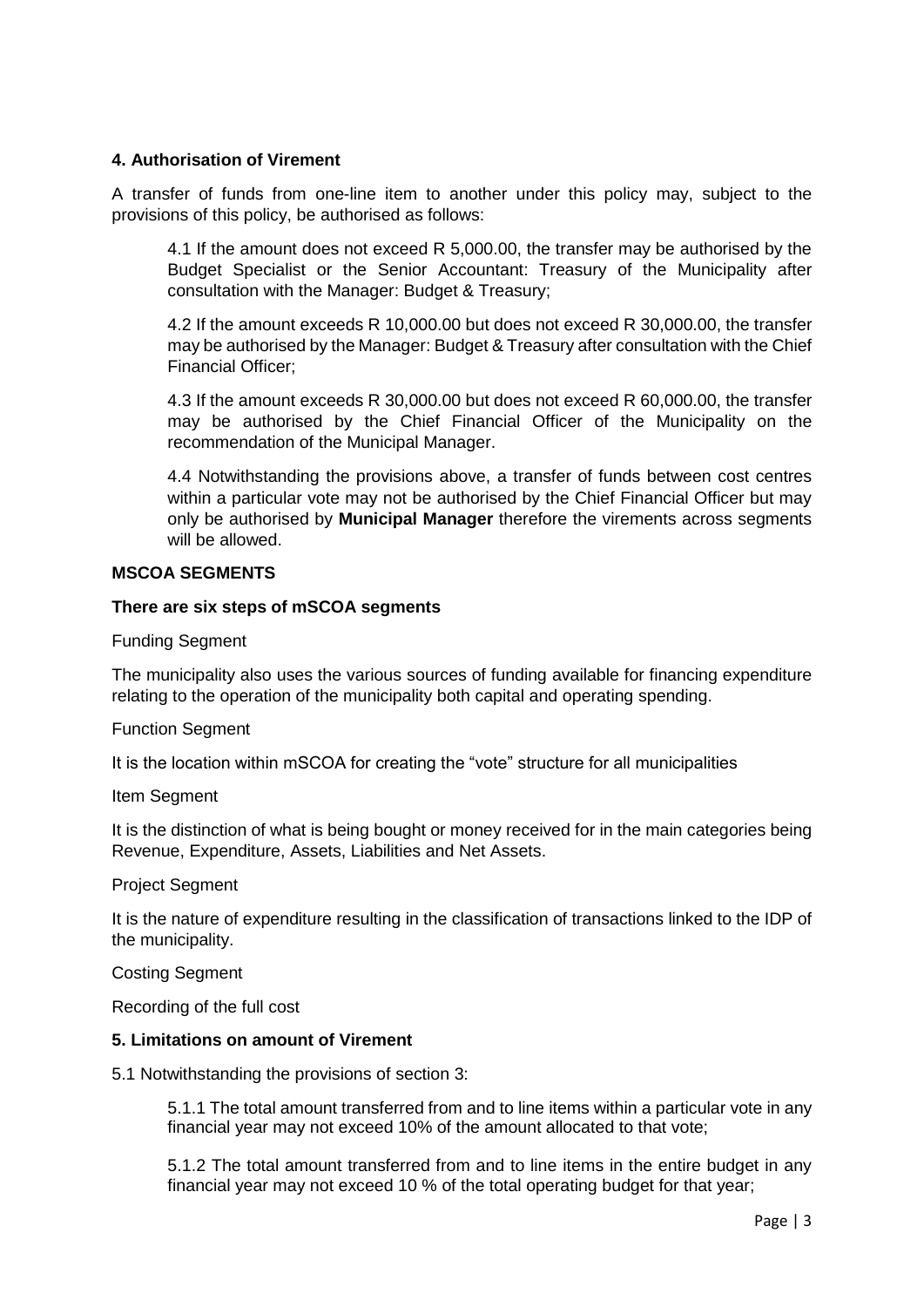5.1.3 The amount of any one transfer of funds between line items may not exceed the sum of R 2 000,000.00.

5.2 A transfer which exceeds, or which would result in the exceeding of, any of the limits referred to in 4.1 above may, however, be performed if the Council, by resolution approves thereof.

## **6. Virement Permitted only if Savings are Projected**

A transfer of funds from one-line item to another may take place only if savings within the firstmentioned line item are projected, and such transfer may, subject in any event to the provisions of this policy, not exceed the amount of such projected savings.

### **7. Further Restrictions on Virements**

7.1 A transfer of funds between line items shall not be permitted under this policy if the effect thereof would be to:

- 7.1.1 contravene any policy of the Municipality; or
- 7.1.2 alter the approved outcomes or outputs of an Integrated Development Plan; or
- 7.1.3 result in any adjustment to the Service Delivery and Budget Implementation Plan.

7.2 If any line item has been specifically ring-fenced, no transfer of funds may be made under this policy to or from such line item.

7.3 Transfers of funds may not be made under this policy between or from capital items or projects.

7.4 To the extent that it is practical to do so, transfers within the first three months and the last month of the financial year should be avoided.

7.5 By definition, transfers may not be made under this policy from a line item administered by one department to a line item administered by another.

7.6 In accordance with Section 30 of the MFMA, no transfer of funds may be made from a line item of a budget for a particular year to a line item of a budget for a subsequent year.

7.7 The transfer of funds in any year in accordance with this policy shall not give rise to any expectations of a similar transfer occurring in a subsequent year.

7.8 The approval of any transfer shall not *per se* constitute authorisation for expenditure, and all expenditure resulting from approved transfers must, be carried out in accordance with the Municipality's Supply Chain Management Policy.

7.9 The transfer of funds must in any event not contravene the provisions of paragraph 4.6 of MFMA Circular 51(Municipal Budget Circular for the 2010/2011 MTREF) issued on 19 February 2010, which provides, inter alia, as follows:

1. "*Virements should not be permitted in relation to the revenue side of the budget;*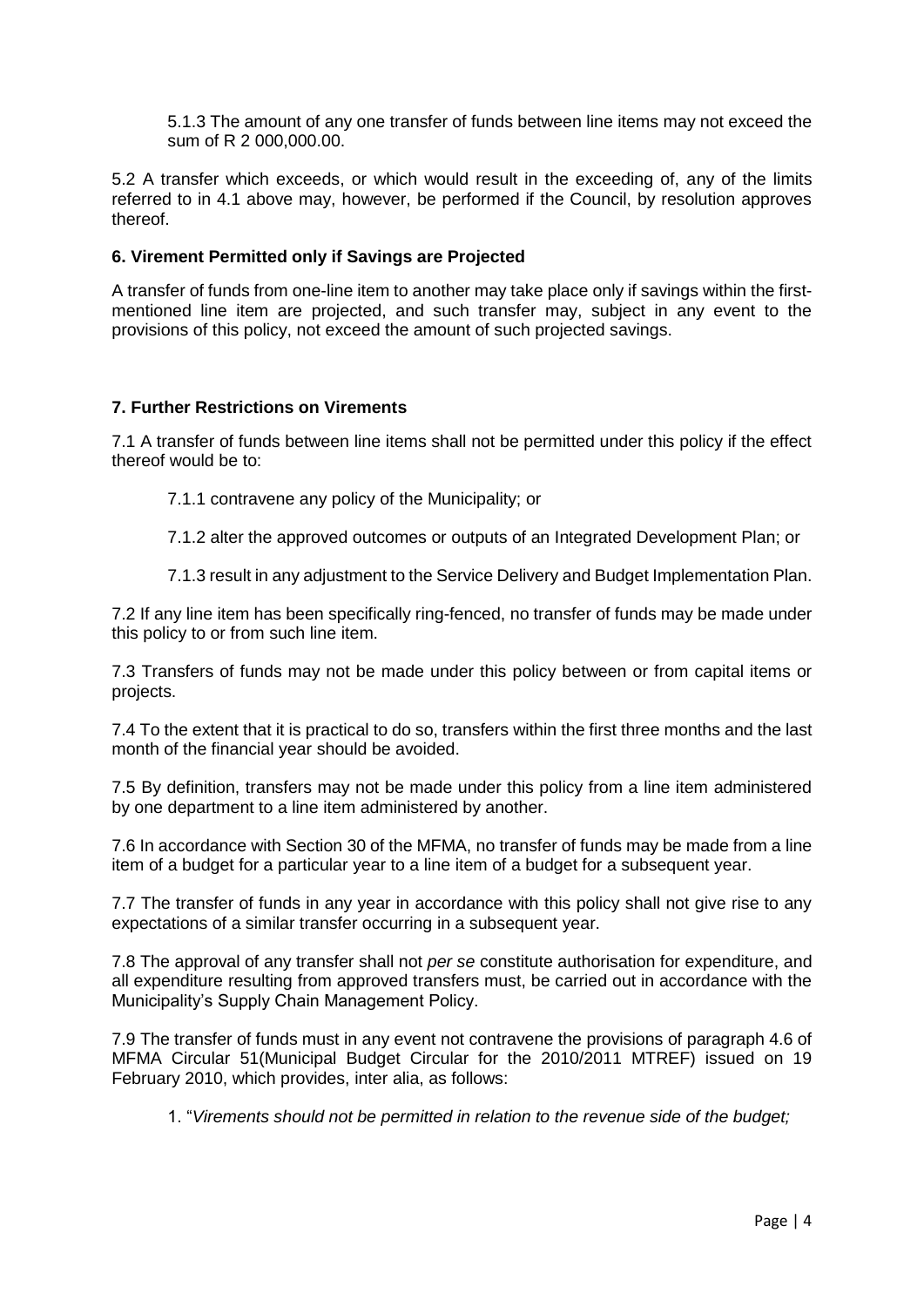*2. Virements between votes should be permitted where the proposed shifts in funding*  facilitate sound risk and financial management (e.g. the management of central *insurance funds and insurance claims from separate votes);*

*3. Virements from the capital budget to the operating budget should not be permitted;* 

*4. Virements towards personnel expenditure should not be permitted;* 

*5. Virements to or from the following items should not be permitted: bulk purchases; debt impairment, interest charges; depreciation, grants to individuals, revenue foregone, insurance and VAT;* 

*6. Virements should not result in adding 'new' projects to the Capital Budget;* 

*7. Virements of conditional grant funds to purposes outside of that specified in the relevant conditional grant framework must not be permitted."*

### **8 Procedure for Virement**

8.1 Approval for transfers must be made by the Executive Manager of the concerned department.

8.2 The Budget Office shall prescribe a form on which all proposals for transfers of funds this policy shall be made, which form shall include, but not be limited to, provisions for following:

8.2.1 the name of the department concerned;

8.2.2 descriptions of the line items from and to which the transfer is to be made;

8.2.3 the amount of the proposed transfer;

8.2.4 the cause of the saving in the line item from which the transfer is to be made;

8.2.5 the justification or motivation for the transfer;

8.2.6 a description of any consequences that such transfer may have for the Integrated Development Plan or the Service Delivery and Budget Implementation Plan.

8.3 Each proposal for a transfer shall be submitted by the Executive Manager concerned the Budget Office and if:

8.3.1 the amount of the transfer does not exceed the amount referred to in **paragraph 3.1 and 3.2,** and the transfer is not between cost centres, the Specialist Budget or Manager: Budget & Treasury shall:

8.3.1.1 approve the proposal, or 8.3.1.2 reject the proposal; or 8.3.1.3 refer the proposal to the Chief Financial Officer for approval or rejection;

8.3.2 the amount of the transfer does not exceed the amount referred to in **paragraph 3.3** the transfer is between cost centres, or if it falls within the range of amounts referred in **paragraph 3.4**, the Chief Financial Officer shall refer the